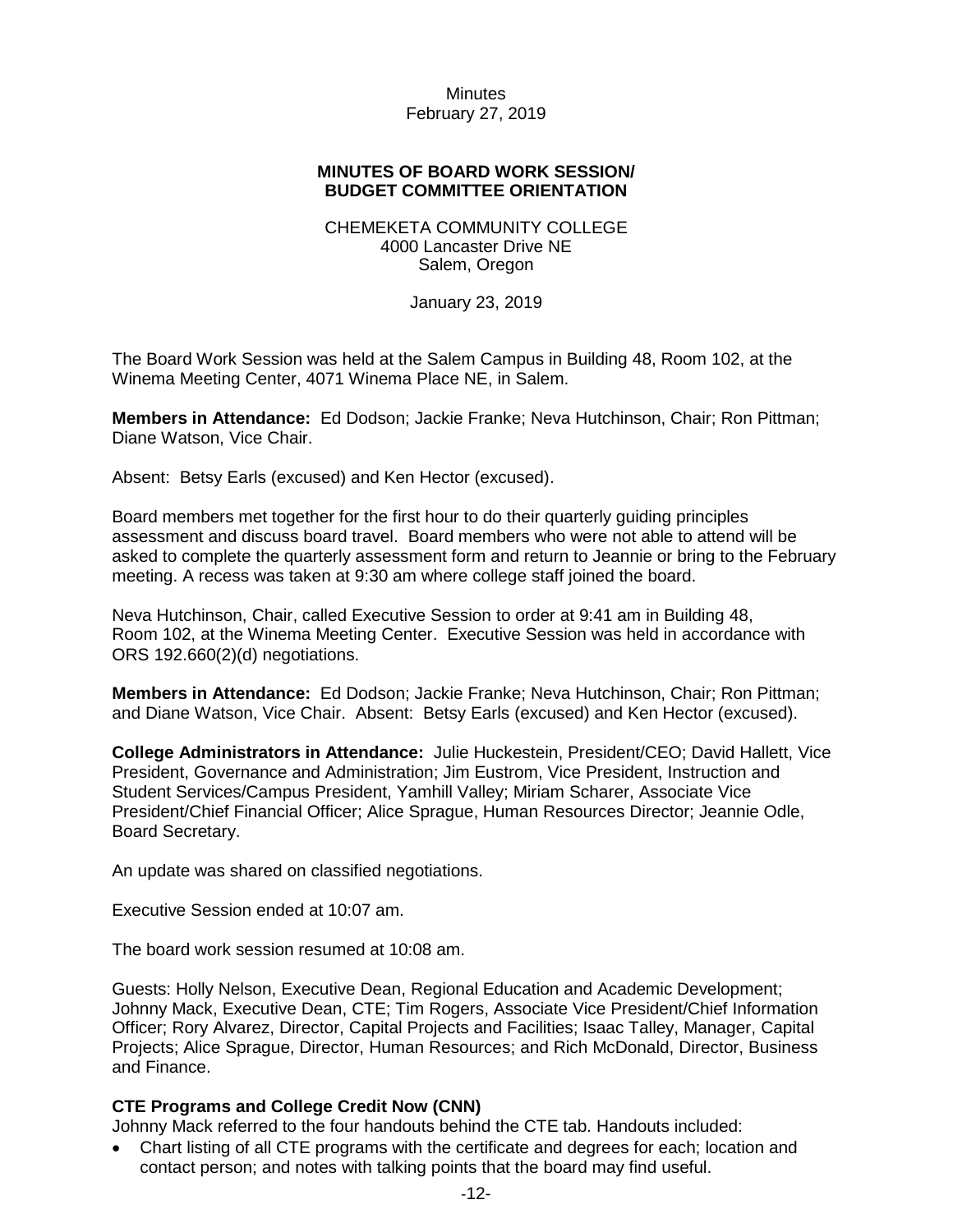Minutes of Board Work Session/ Budget Committee Orientation January 23, 2019 Page 2

- Chart with CTE programs in the horizontal column headings and the 38 high schools in the Chemeketa district where College Credit Now courses are offered.
- Chart of 2017–2018 CCN Statistics by high school with number of duplicated and nonduplicated students; credits taken; and money saved.
- Two CTE brochures—93 Ways to Build Our Workforce and CTE Certificates/Degrees with average annual salary and employment forecast

Johnny shared some high school connections including North Salem and McKay students being bussed to the college to take Pharmacy Tech classes; courses in health care, business, drafting and robotics offered at Dallas High School; Career and Technical Center (CTEC) students who enroll from high school to Chemeketa in the welding and machining areas have transitioned well.

Drafting classes are taught in the College Inside program and Early Childhood Education and welding classes are being offered through the Integrated Education Training (IET) approach. The Building Inspection program is being piloted as a distance education hybrid that is being offered statewide; there are 18 students in the first cohort.

Holly Nelson drew attention to the CCN Statistics handout noting that \$2,575,100 was saved in the 2017–2018 year. A major challenge is high school teachers move around a lot and it takes time to build relationships so it has been difficult to maintain programs. Also, the college continues to spread the word about earning too many CCN courses that do not count towards a degree or certificate, and also adversely counts towards the Oregon Promise. Holly noted CCN is down about 18 percent this term, mainly a decrease in keyboarding and physical education, which are inefficient credits.

# **Facilities Update**

Tim Rogers gave an update on the Brooks water issue noting the college is working with Marion County and the Board of Commissioners to look for funds to help replace the 40+ year old well. The estimated cost is \$37,000–\$38,000 to replace the well and add metering capability.

Rory Alvarez and Isaac Talley used a PowerPoint to share information about facilities:

- Yamhill Valley Campus—One of the large oak trees was partially uprooted due to the high winds and water-saturated ground. An arborist came out to look at the damage and determined that the tree must be removed.
- Woodburn Center—The Harrison Street facility will be decommissioned and a remodel on the second floor partners' side of the Woodburn Center will be done. The partners do not use the area in the evenings and since enrollment is heavy in the evening, Woodburn will use the much-needed space for evening classes.
- Ag Complex—Two months behind schedule. Due to the extremely high building costs, the two partners (OSU Extension and Soil and Water District) were asked to help with the additional costs. OSU declined; however, the Soil and Water District are considering and need their board's approval.
- Maintenance—Major maintenance projects include removing the concrete planters in front of Building 2, and adding an additional flagpole and potential monument space; and roof replacement of Building 2 and 9.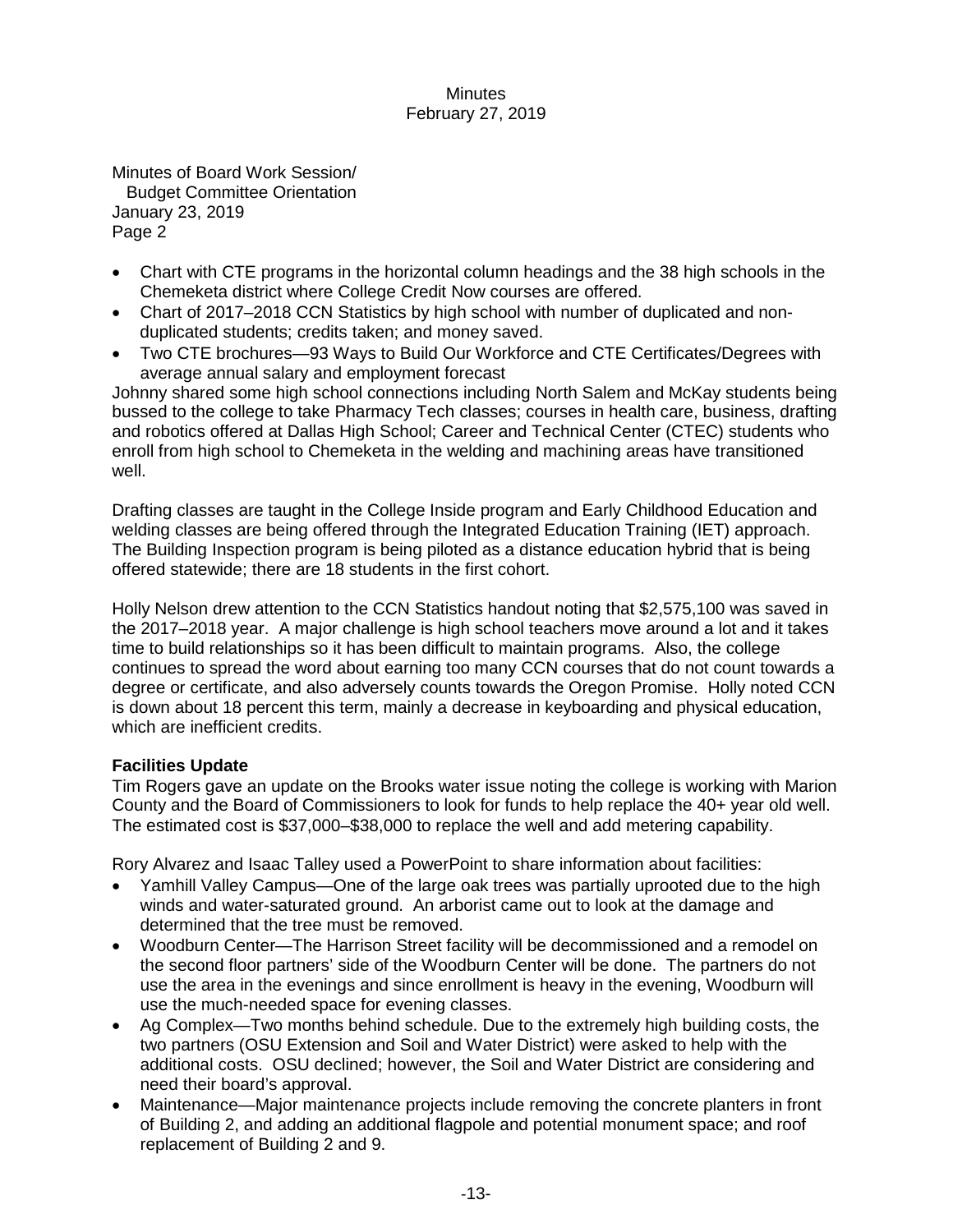Minutes of Board Work Session/ Budget Committee Orientation January 23, 2019 Page 3

### **New President Transition**

Jim Eustrom, Alice Sprague, David Hallett, and Jeannie Odle met to develop a draft of a transition plan for the new president. Jim briefly reviewed the handouts in the notebook. He noted it will be important to do the groundwork in advance for big activities such as the strategic plan and fall inservice to allow the president ample time to meet employees, community members and partners in order to learn about the culture of the college and community. A calendar with meetings and events was prepared for July–September; a revised calendar will be brought back to the board in March. Also, two notebooks will be prepared—one with information on Governance Groups, Internal Groups, External Groups and college resources; and the other will be Program and Service Annual Reviews/Audits, to give a snapshot of each program and service area (number of staff, FTE, budget, degree and certificates or services offered, etc.)

## **Org Changes**

Julie Huckestein shared that the proposed budget for 2019–2020 includes personnel cuts. As a result, some organizational changes will be made and will be shared with the board next month.

#### **Legislator Call-in Day**

Julie reported tomorrow is legislator call-in day, and she distributed scripts and phone numbers of legislators to board members to make calls before 11 am or after 3 pm.

A break was taken at 12 noon for lunch with the Budget Committee members, followed by the afternoon Budget Overview session.

The meeting reconvened at 1 pm.

**Budget Committee Members in Attendance:** Ray Beaty, Chris Brantley, Ed Dodson, Jackie Franke, Gustavo Gutierrez-Gomez, Neva Hutchinson, Barbara Nelson, Don Patten, Ron Pittman, Joe Van Meter, and Diane Watson

Absent: Betsy Earls; Ken Hector; and Mike Stewart.

**Guests:** Rich McDonald, Director, Business and Finance

Introductions were made. Chris Brantley, who replaced Ruth Hewitt in Zone 1, was introduced and welcomed as a new budget committee member.

#### **Budget Process Overview**

Copies of the 2017–2018 Audit Report were distributed to budget committee members, and Miriam Scharer, associate vice president of Financial Management, highlighted a few sections of interest and noted that it was a clean audit with no findings.

Miriam referred to the Budget Process Overview handouts. She briefly reviewed the 2019–2020 Budget Calendar and noted the first budget meeting is on April 10 at 6 pm; the second budget meeting is on April 17 at 4:30 pm; and the optional budget meeting date is April 24. A public hearing will be held on May 15 at 7 pm, and the board will adopt the budget on June 26.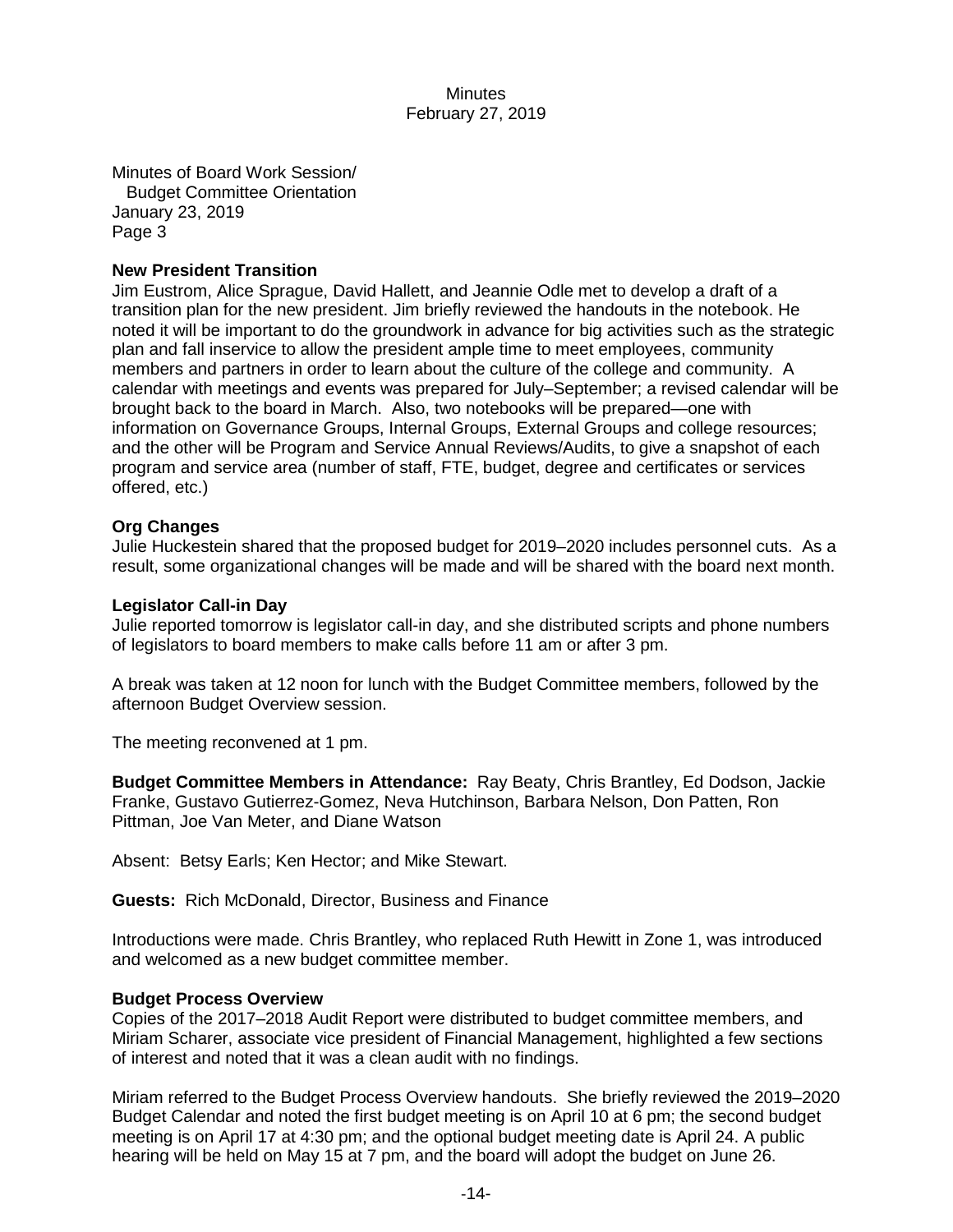Minutes of Board Work Session/ Budget Committee Orientation January 23, 2019 Page 4

Miriam briefly reviewed the Budget Principles and Financial Environment for the 2019–2020 Fiscal Year and said this document guides the college through the budget process and decision making. Miriam reviewed the key factors including Budget Principles, which includes the colleges core themes, and values; Financial Environment, which includes state legislative appropriation, state support and distribution of resources, economic growth, enrollment, and tuition and fee revenue; and Expenses including general fund expenditures, unfunded mandates such as the Oregon minimum wage and pay equity, PERS rates, and health insurance.

Referring to state legislative appropriation, Miriam noted the current state appropriation for the current 2017–2019 biennium is \$570 million. For the next biennium (2019–2021), the Governor's Recommended Budget (GRB) is \$543 million (base budget) which is a 4.7 percent decrease from the current biennium appropriation. The Governor also proposed an "investment budget" of \$646 million, however, this would be dependent on a \$2 billion investment package that would need voter approval. The Legislative Fiscal Office set \$590 million as the current service level for community colleges and is the number the Ways and Means Committee will use as a starting point. Chemeketa is using \$590 million as the base for the proposed 2019–2020 budget, which will result in the college making cuts of around \$2.5 million, raising tuition about 3.5 percent, adding a proposed differential fee for high cost CTE programs and science classes, and possibly tapping into the ending fund balance.

Rich McDonald, director of Budget and Finance, referred to the Chemeketa Community College Financial Guidelines, a packet of information that contained general financial planning and practices of the college. He briefly reviewed the main categories of general fund, ending fund balance, long-range planning; operating funds, other funds, revenues, expenditures and type of funds under each; as well as a definition and description of funds, and a list of policies related to finance and budget.

Questions or discussions came up on the following:

- Self-Support—Chris Brantley asked for an example of self-support activities. Experimental courses and trial status positions were given as examples.
- Auxiliary Enterprise (Bookstore)—The textbook affordability initiative that started a few years ago has had a huge impact in reducing textbook and course material costs to students. The bookstore is committed to this effort even though it has reduced their revenue. Information about the college's textbook initiative will be shared at the budget committee meeting.
- Gustavo Gutierrez-Gomez asked about offering more classes at Woodburn so students do not have to travel to the Salem campus. Jim Eustrom said "centers" such as Woodburn and Polk are not allowed to offer a full degree or certificate due to accreditation regulations; however, the first year of the program can be offered at the centers. For lecture/lab classes, transportation is provided for outreach students to travel to the Salem campus on Fridays to do the lab portion.
- Gustavo suggested a possible revenue-generating idea to sell Chemeketa apparel at the Woodburn Outlet to capture the shoppers who frequent that mall. Jim, Holly, and Elias can explore, however, it may require the college to pay to sell merchandise, and there may be some unrelated business income tax.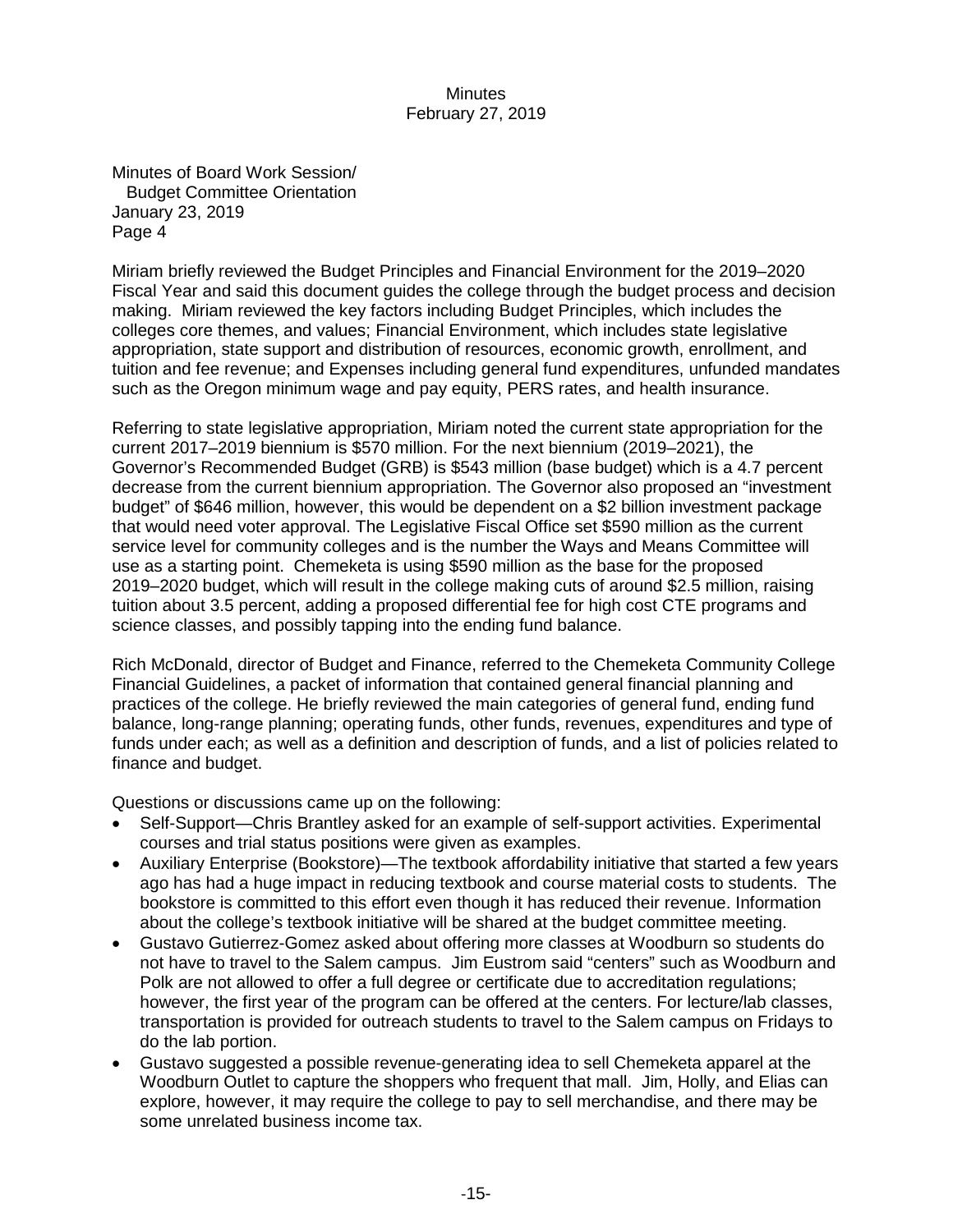Minutes of Board Work Session/ Budget Committee Orientation January 23, 2019 Page 5

# **Tuition**

Miriam referred to the handout in the notebook on Tuition, Universal Fee with Differential Fee Rate Setting Guidelines. These new guidelines were developed with the board in September. The previous guidelines suggested tuition be in the lower third of Oregon community colleges, but after some reflection and research, the college looked at tuition and fees with "comparator" colleges (Linn-Benton, Lane, Portland, Mt. Hood, and Clackamas) that are similar in size and geographical proximity. As a result, and with input from the board, new criteria was set and a commitment was made to realign tuition rates and the universal fee to be in the middle of comparator schools over the next three years.

Another revenue source being proposed is a differential fee rate for high cost CTE program and science classes. Johnny Mack looked at all community colleges that had differential fees and found that the model used by Linn-Benton Community College (LBCC) was the most feasible and transparent. LBCC charges certain CTE programs and science courses a set differential fee of \$27 per credit hour (in addition to tuition); Chemeketa is proposing either a \$5 or \$10 differential fee.

Questions or discussions came up on the following:

- Joe Van Meter asked how did the college go from being the middle in tuition to the lowest. This was due to not raising tuition, or making very modest tuition increases, over the years while other colleges made larger increases. The college and the board did this in the best interest of students to keep tuition as low as possible, but it is no longer sustainable, especially if there is no support from the state.
- Chris Brantley asked the rationale for not doing a large increase now instead of over three years. Miriam said the rationale is the impact on students. The proposed total increase in tuition and universal fee is 8.5 percent; however, to place the college in the middle for next year would be a 20 percent increase.
- A question was asked on what the Pell grant would cover based on the proposed tuition increase. Pell grants will increase to around \$6,200 and the total annualized cost at Chemeketa with the increase in tuition and universal fee is \$5,130.
- Ray Beaty sensed hesitation about the proposed increase in tuition and fees; however, in order to maintain academic excellence, the college should set rates where they need to be in order to provide the needed services and quality programs that the college is known for. Also, the college needs to be able to articulate the direct or tangible benefits of the increase to students and the community.
- Chris Brantley asked what percent of increase keeps Chemeketa under the radar. Tuition and the universal fee are separate, so technically, the proposed tuition increase is 3.5 percent, but in order to be upfront with students, the combined total increase in tuition and the universal fee is 8.5 percent.

Miriam shared the proposed tuition and universal fee increase for 2019–2020.

- Tuition increase of \$3 per credit for a total of \$90 per credit
- Universal fee increase of \$6 per credit for a total of \$24 per credit
- Out-of-State and international tuition increase of \$3 for a total of \$255
- No universal fee increase for non-credit courses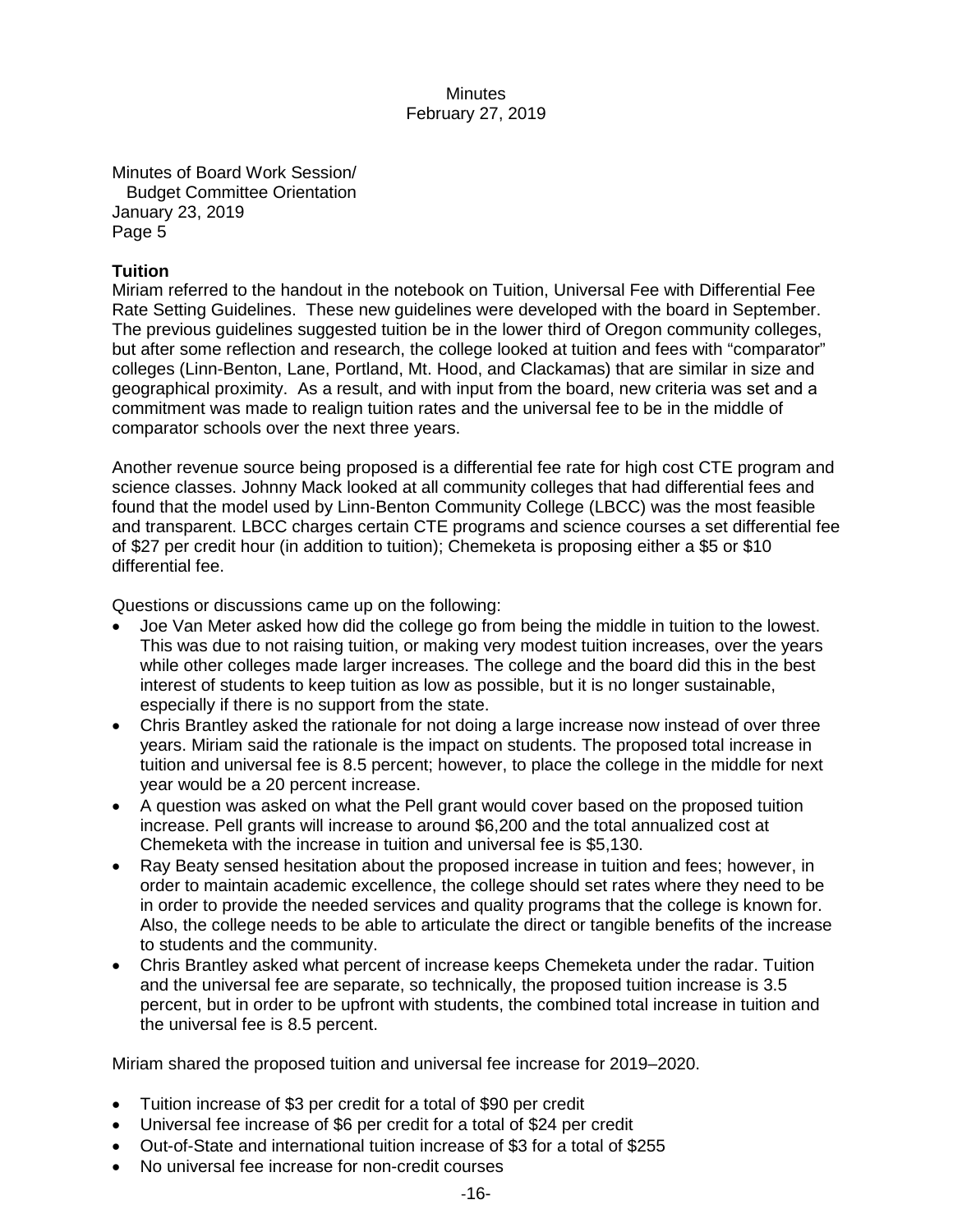Minutes of Board Work Session/ Budget Committee Orientation January 23, 2019 Page 6

The total per credit increase would be \$9 to \$114 per credit. This would be an increase of \$405 a year based on 45 credits. Chemeketa would be second lowest in tuition and fees among comparator colleges based on current rates; however, it is most likely that the comparator colleges will increase tuition. In the past, the college has done a "tiered" approach based on state funding scenarios. However, this will not be considered this year, and the new rates would be effective summer term 2019. Miriam added if community colleges are funded at \$543 million, the college may need to make additional adjustments and cuts which would be brought to the board for discussion and approval.

With the differential fee for high cost CTE programs and science courses, a tiered approach is being proposed based on funding. If state funding is less than \$590 million, a differential fee rate of \$10 per credit is proposed; if funding is \$590 million or above, a \$5 per credit is proposed. So it could potentially be an 18 percent increase in tuition, universal fee, and differential fee for some students.

A suggestion was made to consider a 5 percent tuition increase which would be around \$4.35 or as opposed to the proposed \$3 increase per credit. Julie and Miriam will run the numbers for a 5 percent increase.

Gustavo said more recruitment and outreach needs to be done for the Hispanic community who are not aware of educational opportunities or understand the benefits of an education. The radio station he works for has connections with OSU and WOU who shares life experiences at their institutions and suggested Chemeketa be involved. He would also like to see more representation of Hispanics on boards and committees.

#### **PERS Update**

Rich McDonald referred to the PERS handouts in the board notebooks and reviewed Slide 4, Possible Reform Proposals for Employee Cost Sharing; Slide 5, Chemeketa's Contribution Rates; and Slide 6, Plan to Manage the Impact to Chemeketa.

#### **Federal and State Update**

Julie Huckestein referred to the Legislative Update handouts in the notebooks, which included OCCA Talking Points: Governor's Recommended Budget with a chart on the back listing the different budget numbers from the Legislative Approved Budget; HECC Budget Request for Community Colleges; Department of Administrative Services/Legislative Fiscal Office; Governor's Recommended Budget (base budget); the Governor's Investment Budget; and what each cover or don't cover. Julie briefly reviewed the other handouts including the OCCA Legislative Advocacy Plan; a draft of the LC2460 bill, sponsored by Representative Reardon supporting more funding for community colleges; two flyers from OCCA with facts about Oregon community colleges that can be used when meeting with legislators; and a Legislator/Board Member Contact sheet.

#### **Adjournment**

Meeting adjourned at 2:35 pm.